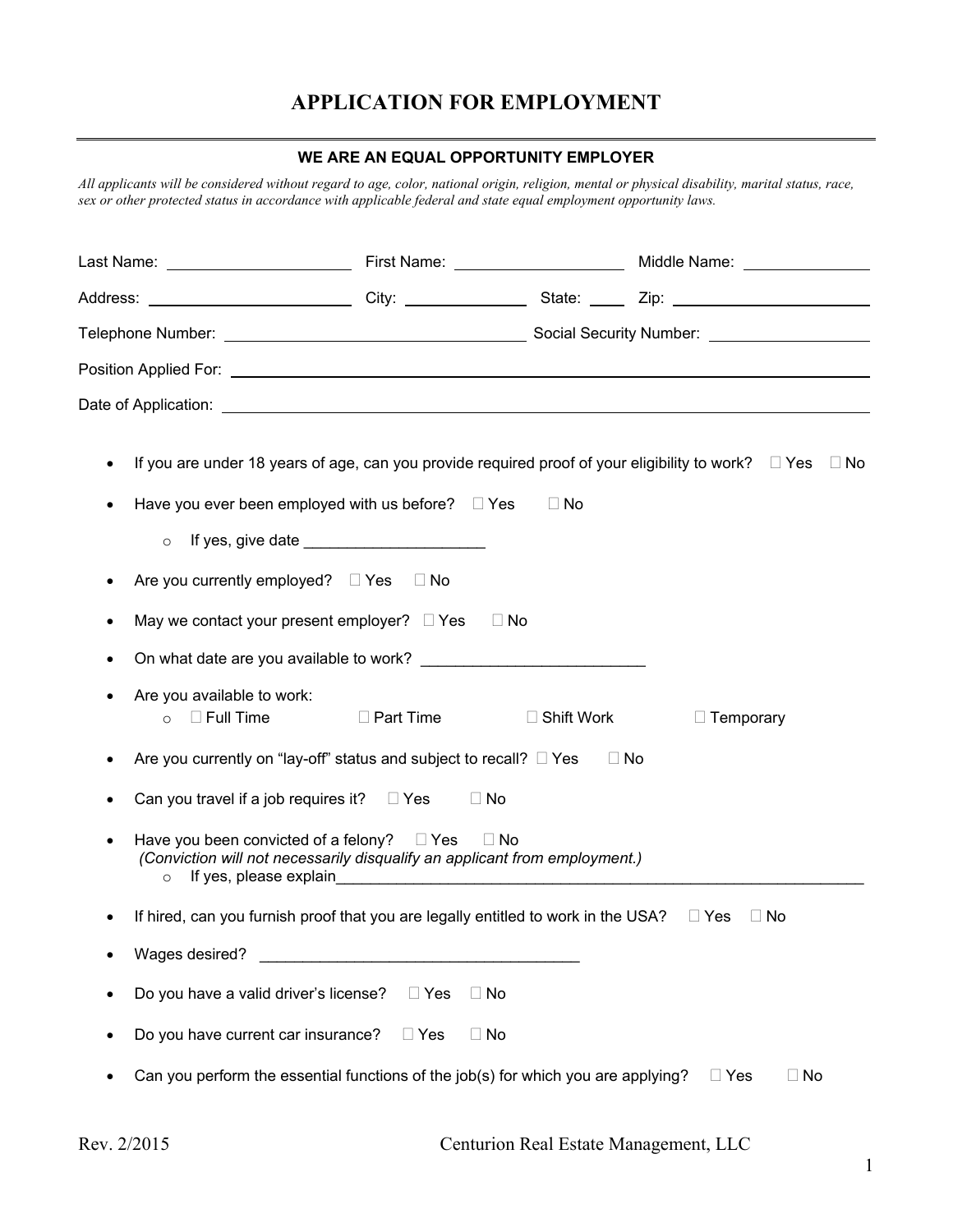#### **EDUCATION**

|                                                                                                            |  | <b>School</b> | Elementary |  | <b>High School</b> |             |             | Undergraduate<br><b>College/University</b> |                         |   |              | Graduate/<br><b>Professional</b> |   |
|------------------------------------------------------------------------------------------------------------|--|---------------|------------|--|--------------------|-------------|-------------|--------------------------------------------|-------------------------|---|--------------|----------------------------------|---|
| <b>School Name and Location</b>                                                                            |  |               |            |  |                    |             |             |                                            |                         |   |              |                                  |   |
| <b>Years Completed</b>                                                                                     |  |               | 4 5 6 7 8  |  | 9 10 11 12         | $\mathbf 1$ | $2^{\circ}$ | $\mathbf{3}$                               | $\overline{\mathbf{4}}$ | 1 | $\mathbf{2}$ | 3                                | 4 |
| Diploma/Degree                                                                                             |  |               |            |  |                    |             |             |                                            |                         |   |              |                                  |   |
| <b>Describe Course of Study</b>                                                                            |  |               |            |  |                    |             |             |                                            |                         |   |              |                                  |   |
| Describe any specialized<br>training, apprenticeship,<br>skills and extra-curricular<br>activities         |  |               |            |  |                    |             |             |                                            |                         |   |              |                                  |   |
| <b>Describe any honors</b><br>you have received                                                            |  |               |            |  |                    |             |             |                                            |                         |   |              |                                  |   |
| State any additional<br>information you feel may<br>be helpful to us in<br>considering your<br>application |  |               |            |  |                    |             |             |                                            |                         |   |              |                                  |   |

#### **List professional, trade, business or civic activities and offices held.**

(You may exclude leaderships which would reveal sex, race, religion, national origin, age ancestry, disability or other protected status.)

#### **References**

*List 3 non-relatives who are familiar with your qualifications and actual work history and ability.* 

|   | <b>Name</b> | Occupation/Relationship | <b>Years Known</b> | Telephone |
|---|-------------|-------------------------|--------------------|-----------|
|   |             |                         |                    |           |
| - |             |                         |                    |           |
| 3 |             |                         |                    |           |
|   |             |                         |                    |           |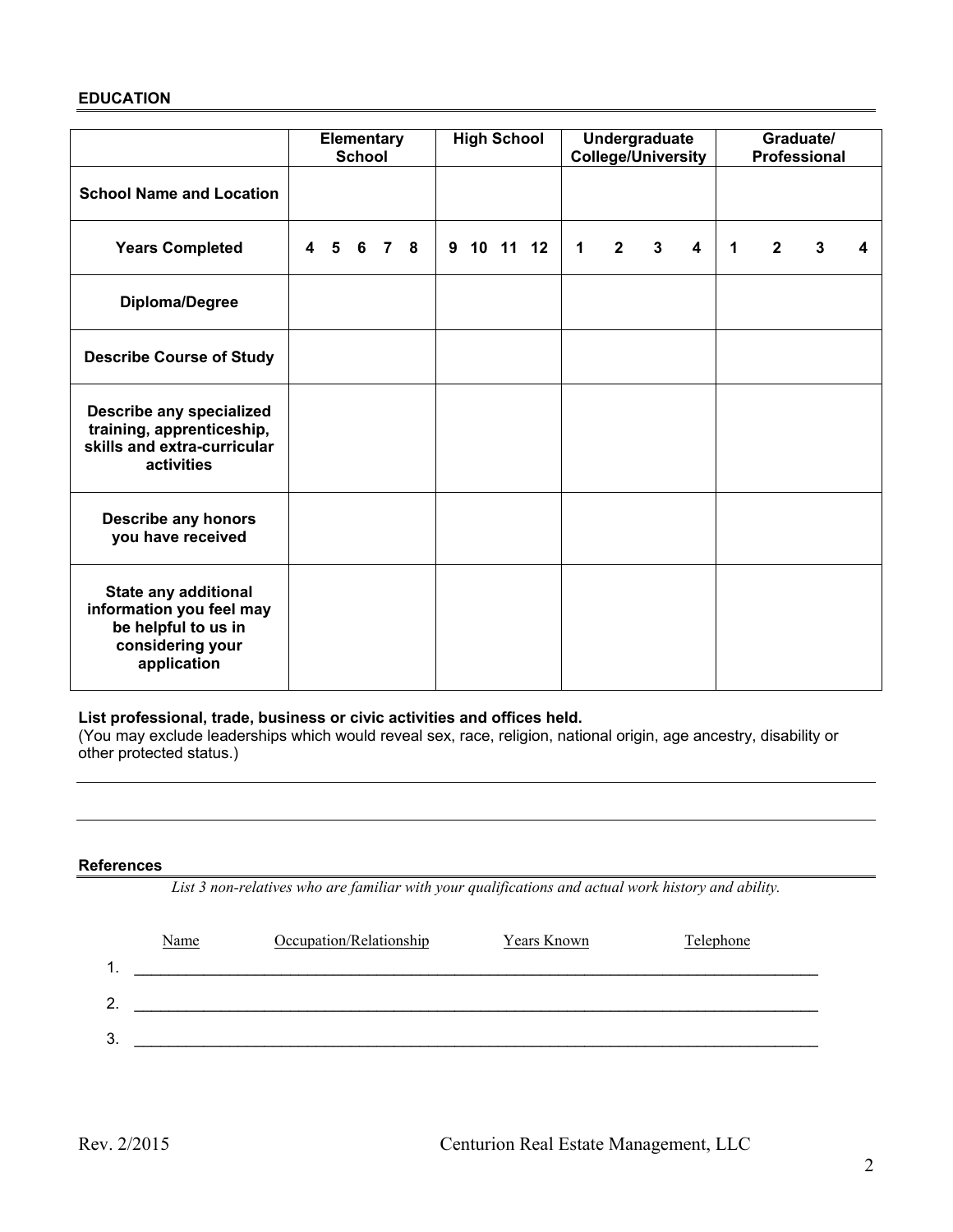### **Employment Experiences**

Start with your present or last job. Include any job related military service assignments and volunteer activities. You may exclude organizations which indicate race, color, religion, gender, national origin, disability, or other protected status.

| Employer:  | Employed from _________ to ________ (month/year)    |
|------------|-----------------------------------------------------|
|            |                                                     |
| Job Title: | Supervisor Name:                                    |
|            |                                                     |
|            |                                                     |
|            | May we contact this employer? Yes / No (circle one) |
|            |                                                     |
|            | Employed from _________ to ________ (month/year)    |
|            |                                                     |
| Job Title: | Supervisor Name:                                    |
|            |                                                     |
|            |                                                     |
|            | May we contact this employer? Yes / No (circle one) |
|            | Employed from _________ to ________ (month/year)    |
| Address:   | Telephone No.:                                      |
| Job Title: |                                                     |
|            |                                                     |
|            |                                                     |
|            | May we contact this employer? Yes / No (circle one) |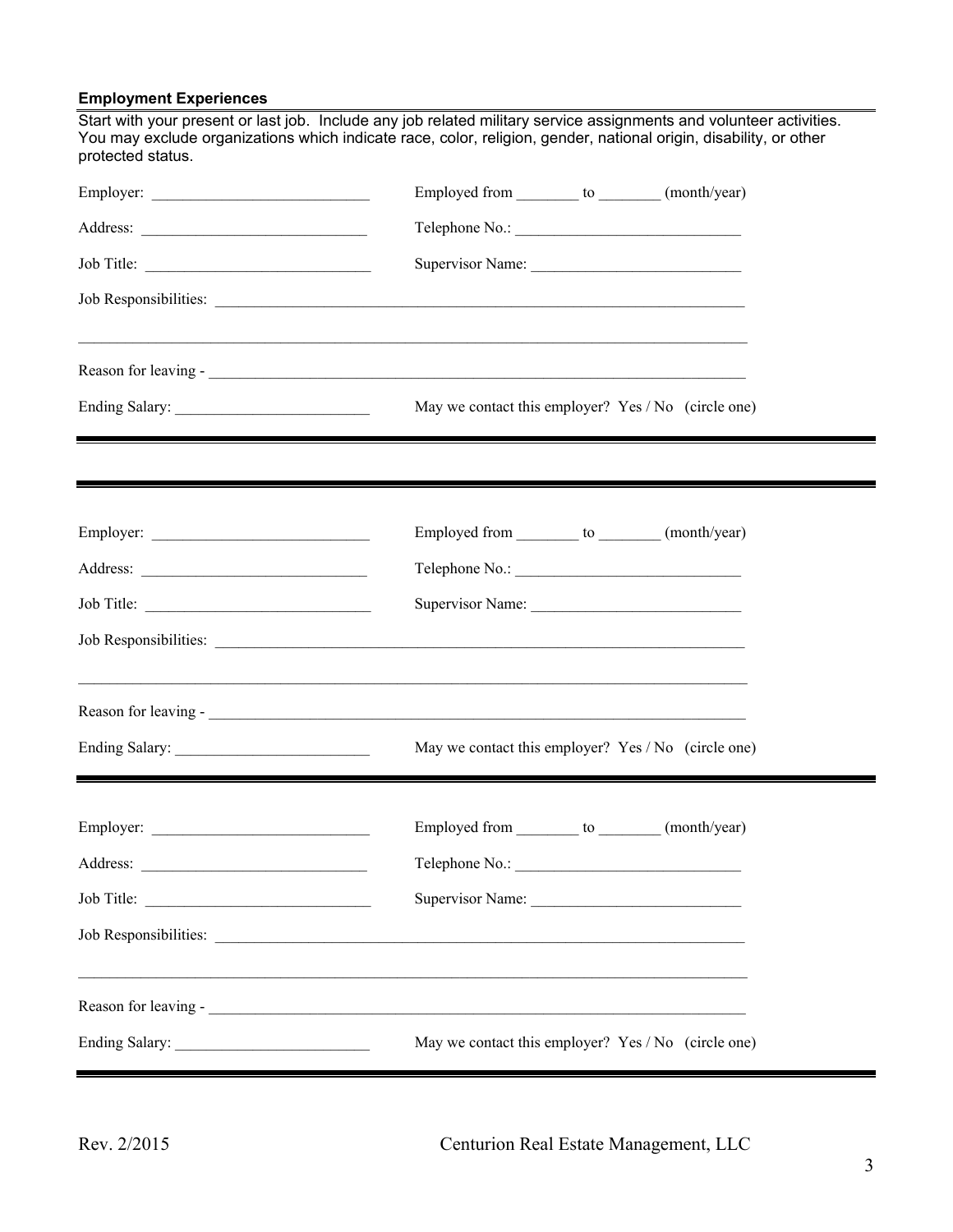| Employer:  | Employed from to (month/year)                       |
|------------|-----------------------------------------------------|
|            |                                                     |
| Job Title: | Supervisor Name:                                    |
|            |                                                     |
|            |                                                     |
|            | May we contact this employer? Yes / No (circle one) |

(If you need additional space, please continue on a separate sheet of paper.)